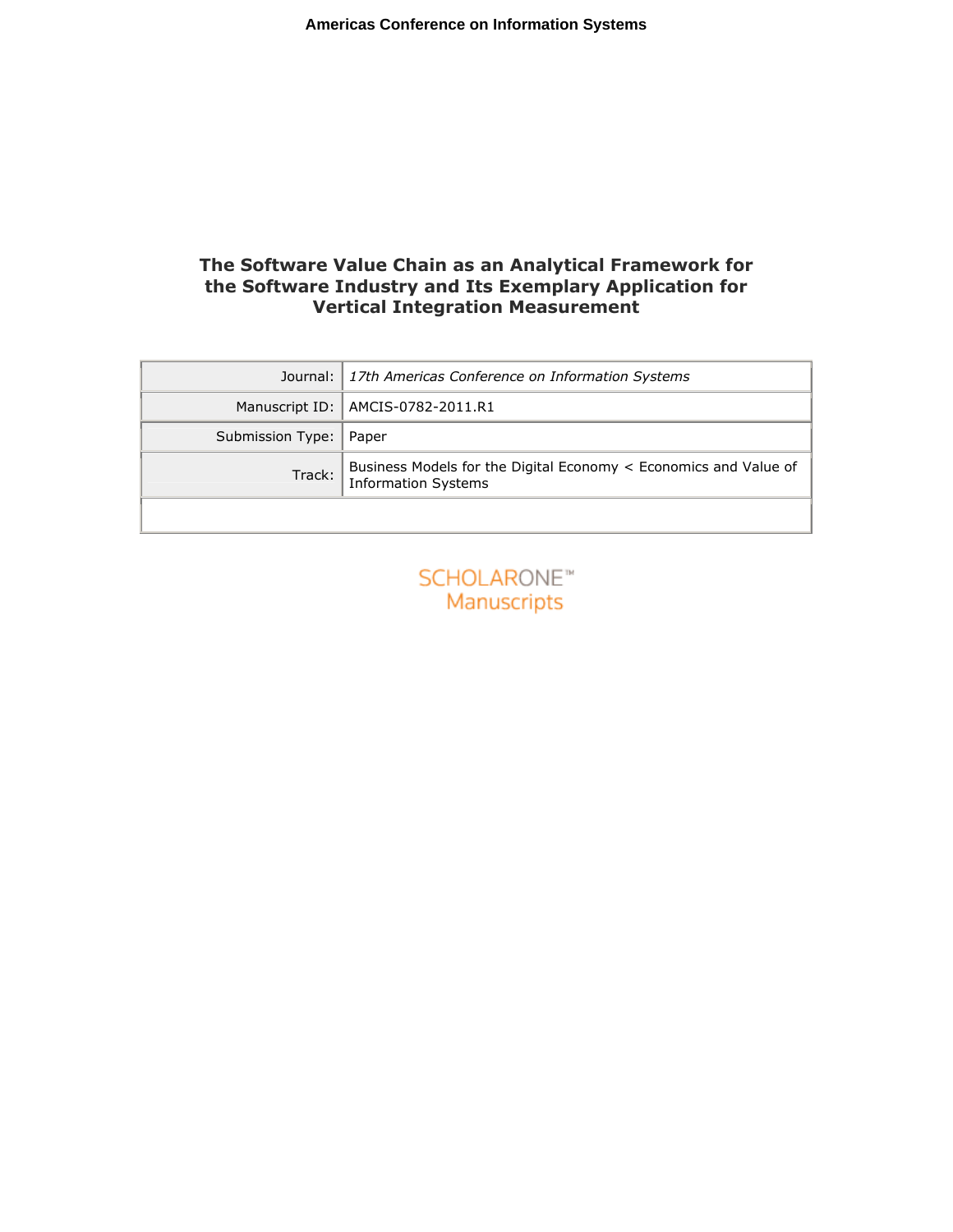# **The Software Value Chain as an Analytical Framework for the Software Industry and Its Exemplary Application for Vertical Integration Measurement**

**Anton Pussep**  Technische Universität Darmstadt Pussep@is.tu-darmstadt.de **Thomas Widjaja**  Technische Universität Darmstadt Widjaja@is.tu-darmstadt.de

**Markus Schief**  Technische Universität Darmstadt Schief@is.tu-darmstadt.de **Peter Buxmann**  Technische Universität Darmstadt Buxmann@is.tu-darmstadt.de

**Christian M. Wolf** 

Software Economics Group Darmstadt | Munich Cmw@christianmichaelwolf.de

#### **ABSTRACT**

The value chain concept disaggregates a firm into the various activities it performs. Abstracting from the firm-level this concept has also been applied to industries as a whole. In this paper we conceptualize a software specific value chain and provide a first proof of concept. Our approach aggregates and unifies findings from a literature review on industry-level value chains, software value chains, and related concepts. The resulting unified software value chain comprises eleven activities: product research, component procurement, product development, user documentation, production and packaging, marketing, implementation, training and certification, maintenance and support, operations, and replacement. A first proof of concept is provided through expert interviews with software firms. Furthermore, we present an example that shows how the software value chain can be applied to measure the degree of vertical integration in the software industry.

#### **Keywords**

software industry, value chain, software value chain, vertical integration, degree of vertical integration, vertical integration measurement

#### **INTRODUCTION**

The concept of the value chain was initially introduced by Porter (1985) as a tool for developing and sustaining competitive advantage of a firm. By disaggregating a firm into its various activities, the value chain allows for a better understanding of costs behavior and sources of differentiation. Activities are defined as "the physically and technologically distinct activities a firm performs … by which a firm creates a product valuable to its buyers" (Porter, 1985). Thus, the focus is on value generating activities, whereas value can be defined as "the perceived worth in monetary units of the set of economic, technical, service and social benefits received by the customer firm in exchange for the price paid for a product offering, taking into consideration the available suppliers' offerings and prices" (Anderson, Jain and Chintagunta, 1993). Notably, value comprises the perceived worth, which might well differ from the actual economic value.

Even though the value chain was developed for single firms and business units, it can be applied to entire industries as well (Barnes, 2002; Feng and Whalley, 2002; Messerschmitt and Szyperski, 2003; Stanoevska-Slabeva, Talamanca, Thanos and Zsigri, 2007). An obvious way to do so is by applying the analysis to an abstract typical firm representing the industry. Such a value chain would contain typical activities performed within an industry. This broader view is important since competition has been shifting from the firm level to the network level (Parolini, 1999; Spekman, Kamauff and Salmond, 1994). Furthermore, looking beyond the firm value chain can be an important source of innovation (Pil and Holweg, 2006).

Several works have modified the original concept and applied it to industry analysis. Barnes (2002) develops the mobile commerce value chain and assigns major technologies and key players to the various activities. The result of his value chain analysis is a documentation of how value is created in mobile commerce and by whom. Feng and Whalley (2002) show that the telecommunication value chain is increasingly disaggregated. As a result, firms can choose among multiple possible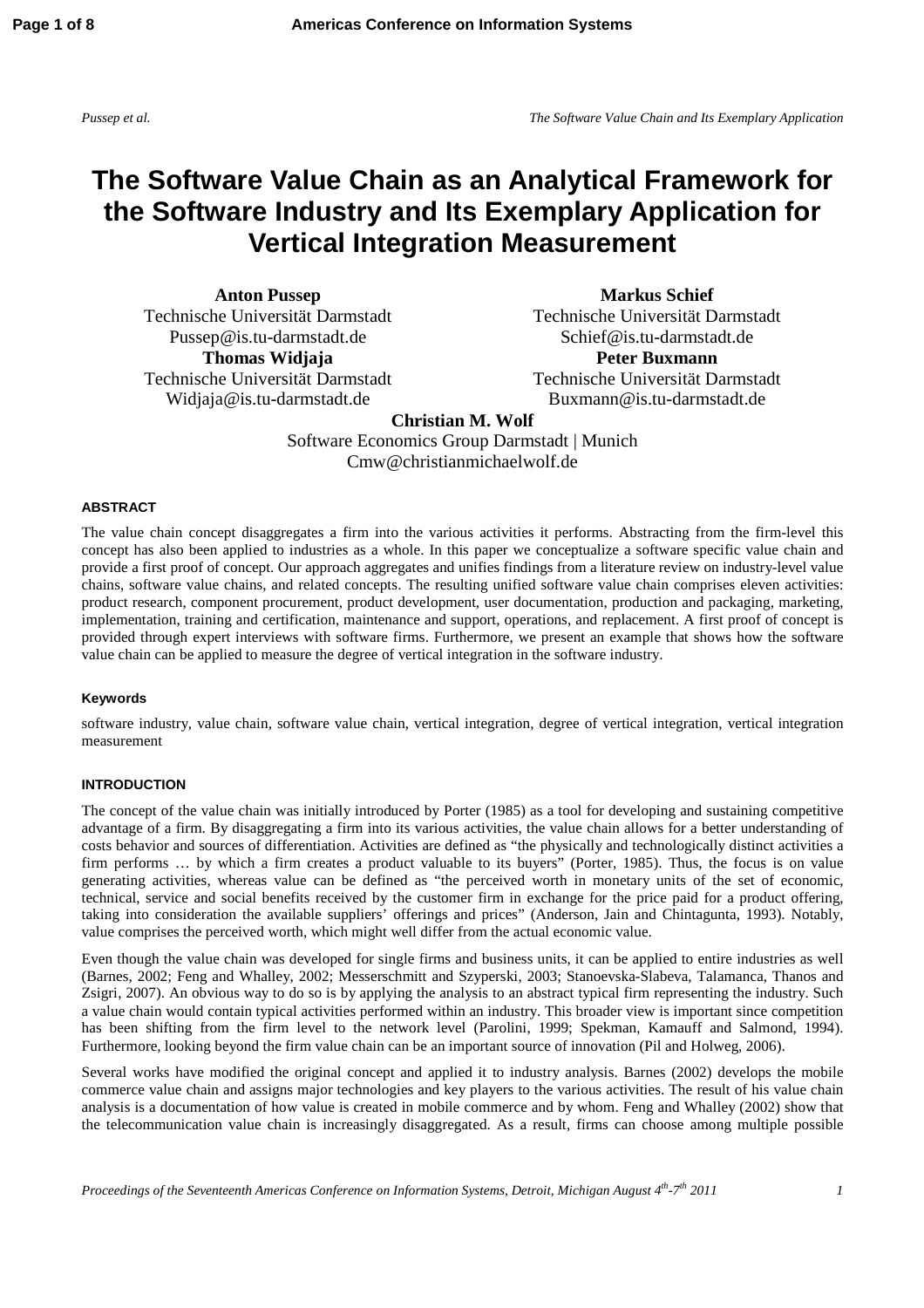combinations of value activities, whereas the overall value chain becomes more complex. Stanoevska-Slabeva et al. (2007) perform a literature review of the grid industry. They also conduct 18 case studies and present an aggregated value network (synonyms are value grid, value web, or business web). The concept of the value network was proposed by Pil and Holweg (2006) as a way to break up linear thinking in value chains and identify business opportunities by looking at parallel value chains and their interrelations.

The key benefit of the value chain concept is its simplicity and high-level view on a firm or industry providing a simple model of the activities performed. However, there are various limitations, which should be taken into account when performing analyses based on value chains. Most of those limitations result from the fact that no clear-cut rules can be stated on such high-level concepts as industry or activity frontiers. Depending on the point of view the value chain might include or exclude another upstream or downstream activity. The granularity is up to individual judgment as well, since activities can be enriched or condensed by aggregation or disaggregation. The final decision should depend on the goal of the analysis and the target group (Porter, 1985). An important limitation is that the ordering of activities as shown by the value chain is no indication of the actual chronological order: "ordering of activities should broadly follow the process flow, but ordering is judgmental as well" (Porter, 1985). Thus activities shown might be executed in many ways, including parallel execution or exclusion of some activities. According to these limitations value chains of the same firm might be depicted in various forms. Analyses performed on different value chains might lead to different results and, thus, become incomparable.

This article focuses on the software industry which is defined as the sum of all organizational units whose core competence includes the creation of software products in its broadest sense from product idea to product replacement. Software itself is "a list of commands and instructions for data-processing" (Engelhardt, 2008). The explicit treatment of the software industry is justified by the size and growth of this industry. Gartner (2011) forecasts software revenues to surpass \$ 254 billion in 2011, an increase of 7.5 percent from 2010. Carmel (2003) emphasizes the role of the software industry for developing countries as well as stimulating externalities stemming from spillovers. Moreover, software is different in comparison to other goods. Messerschmitt and Szyperski (2003) point out that software shares many concepts with economics of information and standardization. To name a few those include intangibility, network effects, lock-in, economies of scale, and low distribution costs. Network effects occur when the utility of a good depends on the size of the network of users (Katz and Shapiro, 1994). High switching costs result in a lock-in and therefore a high dependence on a once-implemented solution, making other solutions and providers inefficient (Shapiro and Varian, 1999). Whereas creation costs are very high, the replication costs are low resulting in high economies of scale and low distribution costs (Messerschmitt and Szyperski, 2003).

This article provides two contributions to the software industry research: the concept of the unified software specific value chain and a first empirical proof of concept. Based on a literature review on industry-level value chains, software value chains, and related concepts, we conceptualize the unified software value chain. Our first proof of concept is based on expert interviews with five software firms, which used the proposed value chain as a tool to depict which activities are performed through market or hierarchy by their firms. Finally, an exemplary application of the value chain is presented where we use the data from the expert interviews for the measurement of the degree of vertical integration in those software firms and calculate the average degree of vertical integration for the software industry.

This paper is organized as follows. Section 2 derives requirements on value chains based on a literature study. Section 3 evaluates software value chains and related concepts and shows shortcomings with regard to the derived requirements. As a result, a new software value chain is conceptualized in section 4. We provide a first empirical proof of concept through expert interviews and measure the degree of vertical integration by utilizing the unified software value chain in section 5. Finally, section 6 concludes the paper.

#### **GENERIC REQUIREMENTS ON VALUE CHAINS**

We start by explicitly outlining the requirements, which a value chain should fulfill in order to enable industry and firm analysis. There is little literature dealing with value chain requirements, therefore we suggest the adoption of principles from related fields such as software development processes. The proposed requirements can be separated in two groups. The first group is concerned with the range of the value chain, stating where the value chain starts and where it ends. The second group deals with the isolation and separation of activities within the value chain.

In order to identify the boundaries of a value chain we suggest focusing on two requirements. First, the value chain should contain all important activities of a generic firm competing in the corresponding industry. Second, the value chain should range from the very beginnings of the corresponding product up to its operation and final replacement.

The second group of requirements has been addressed by Porter (1985) who suggested that "the basic principle is that activities should be isolated and separated that (1) have different economics, (2) have a high potential impact of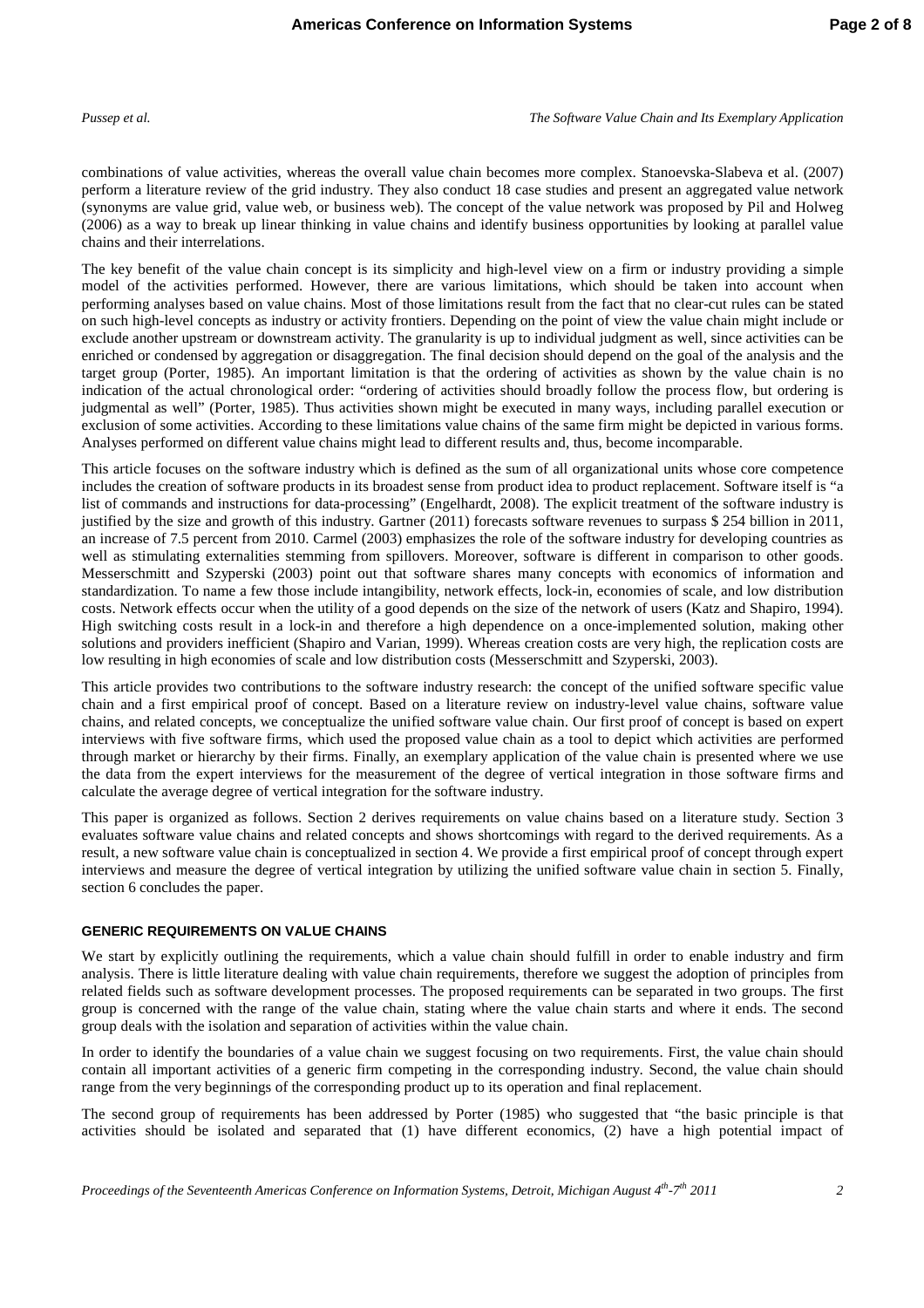differentiation, or (3) represent a significant or growing proportion of cost". Additional requirements can be identified when applying basic principles from software engineering. Software systems are often decomposed in components, with components themselves hierarchically composed of finer-grained components (Messerschmitt and Szyperski, 2003). Components should be separated such that coupling (interdependence between components) is low and cohesion (binding of the elements in a component) is high, resulting in higher software quality (Dhama, 1995). However, those generic principles do not provide a single level of granularity: "defining granularity is quite complex since it cannot draw on theoretical groundings ... granularity can hardly be measured in terms of absolute numbers, because of the subjectivity of the related concepts that may determine the granularity in question" (Haesen, Snoeck, Lemahieu and Poelmans, 2008). Therefore, there is no single definition of a component (Cusumano, 2004). We suggest that the view of hierarchical decomposition also applies to value chains, where coarse-grained activities comprise finer-grained activities. To our knowledge the application of software engineering principles has not been proposed before. In the context of value chains the principle of high cohesion states that comprising sub-activities within an activity should be highly related to each other. The principle of low coupling states that dependence between different activities should be low, such that they have as little impact on each other as possible. Notably, linkages between activities are inherited in hierarchical decomposition: aggregating highly linked subactivities into distinct activities will result in high coupling between those activities as well. Finally, the appropriate granularity depends on the respective research purpose. While a single activity might envelop the entire value chain, activities can also be defined on a very fine-grained level, resulting in a huge number of activities.

#### **EVALUATION OF SOFTWARE VALUE CHAINS AND RELATED CONCEPTS**

The generic value chain as proposed by Porter (1985) consists of the five primary activities (1) inbound logistics, (2) operations, (3) outbound logistics, (4) marketing and sales, and (5) service. Primary activities are supported by firm-wide support activities. The visual size of the value chain is determined by the value generated. A margin is added to the visual representation. Evaluating the original concept, it appears that little is left of the generic value chain. All work reviewed did not take supporting activities or the margin into account and no mapping to the generic primary activities has been done (Barnes, 2002; Feng and Whalley, 2002; Messerschmitt and Szyperski, 2003; Stanoevska-Slabeva et al., 2007). Concerning the proposed requirements the generic value chain does not take into account software specific activities. Furthermore, activities such as outbound logistics are of little importance in context of software due to its intangibility and low distribution costs.

Messerschmitt and Szyperski (2003) propose two software specific value chains. They term them requirements and supply value chain. The requirements value chain encompasses the activities (1) analysis and design, (2) implementation, (3) provisioning, and (4) operation. The supply value chain encompasses the activities (1) implementation, (2) provisioning, (3) operation, and (4) use. Another distinction made by the authors is the discrimination of application and infrastructure which is important because the use activity does not apply to infrastructure software since there are no users involved. The inclusion of the use activity seems questionable, since software is usually applied in a different industry, such that the value created should be attributed to the industry where the usage takes place. Also the distinction between the two value chains seems questionable when looking at the industry as a whole. For instance, the value chains overlap in three activities. Finally, the authors themselves note that "other standard business functions like sales [are not] specifically discussed" (Messerschmitt and Szyperski, 2003).

Software engineering processes focus on the software development, "which refers to the range of activities ... surrounding the creation of working software programs" (Messerschmitt and Szyperski, 2003). A broader view is taken by lifecycle processes which "include all activities of a product or a system during its entire life, from the business idea for its development, through its usage and its completion of use" (Crnkovic, Larsson and Chaudron, 2005). Both works refer to the waterfall model. As initially proposed by Royce (1970), the process of the waterfall model consists of seven phases: (1) system requirements, (2) software requirements, (3) analysis, (4) program design, (5) coding, (6) testing, and (7) operations. Extended models for instance include phases such as conceptualization and upgrade (Messerschmitt and Szyperski, 2003). We propose that those activities can be viewed as activities in the software value chain. However, since the focus is rather technical, the waterfall model misses downstream activities such as marketing and operations. Furthermore, the detailed technical point of view blows up the number of upstream activities which should be reduced in the unified software value chain. Other related concepts are the software product development framework (Xu and Brinkkemper, 2007) and the software supply network (Slinger, Brinkkemper, and Finkelstein, 2007).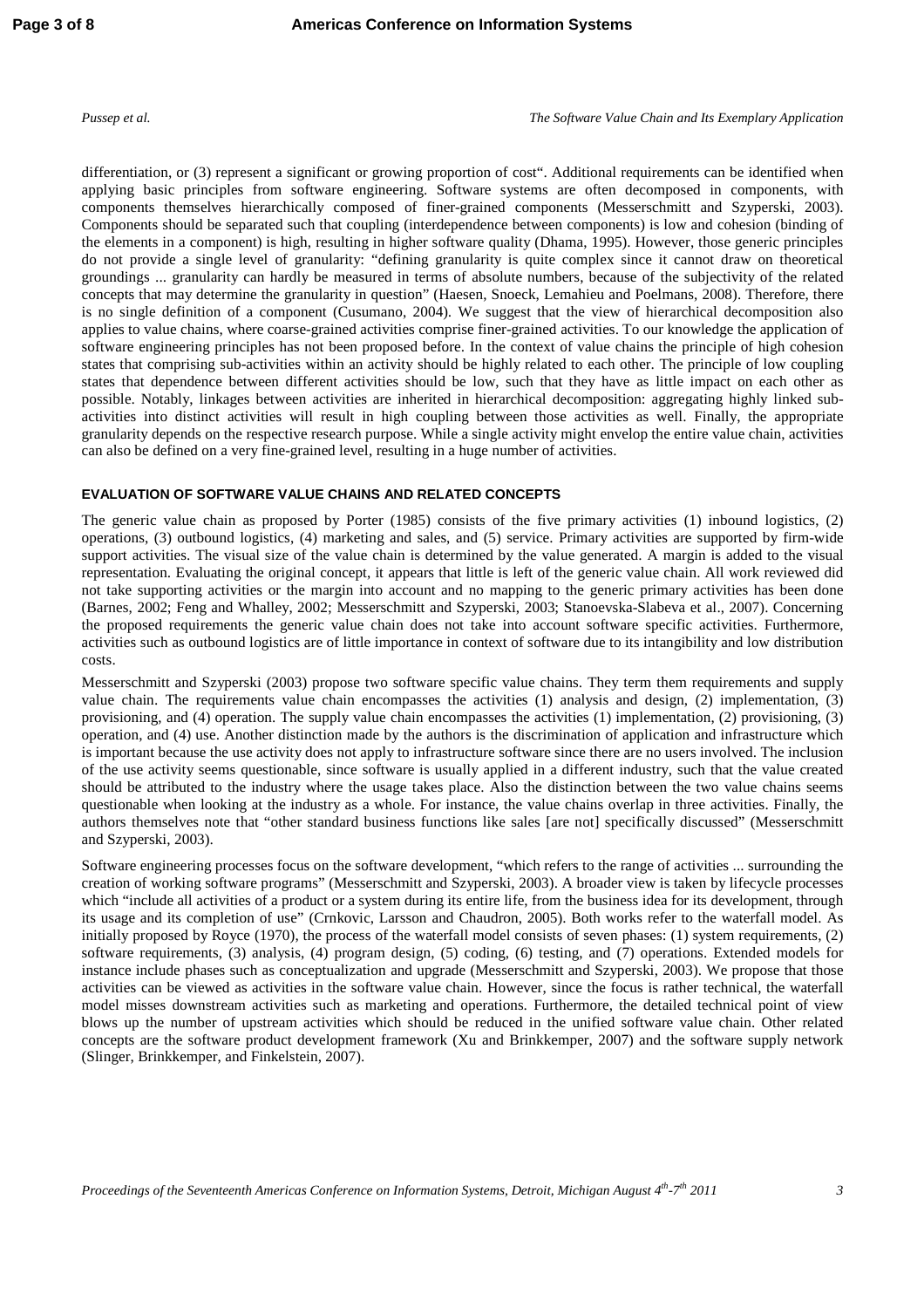#### **CONCEPTUALIZING THE UNIFIED SOFTWARE VALUE CHAIN**

Works proposing unified value chains are usually based on literature reviews (Barnes, 2002; Feng and Whalley, 2002). Stanoevska-Slabeva et al. (2007) outline their research approach in three steps: broad literature review, 18 case studies, and aggregation to a generic value network. Porter (1985) just recommends: "starting with the generic chain, individual value activities are identified in the particular firm". It becomes apparent that there is little guidance on how to propose a unified value chain. We suggest the following recursive approach:

- 1. Definition of the industry and its frontiers.
- 2. Listing of value activities of proper granularity and naming entailed sub-activities.
- 3. Ordering of the value activities in a visual representation of the value chain.

As has been shown in the previous section, all concepts of the software value chain presented so far do not fulfill major requirements such as listing software specific activities or encompassing the entire industry. Therefore, we combine those approaches and propose a unified software value chain following the outlined approach.

Our definition of the software industry entails the sum of all organizational units whose core competencies include the creation of software products. We employ a broad understanding of the value creation process, such that the boundaries stretch from the business idea to the disposal and replacement of the product.

The second step is built on the literature review performed in the previous section. Whereas the initial waterfall model provides thorough insight into upstream activities, the extended waterfall model and lifecycle process model allow for a better understanding of downstream activities. Furthermore, we use Standard Industry Classification (SIC) code descriptions for additional software activity definitions. Past works scrutinizing the software industry used SIC codes 7371, 7372 and 7373 (Léger and Yang, 2005; Léger and Quach, 2009). SIC code 7379 focuses on software services and code 8243 on establishments training users in the use of software, thus we decided to include those as well. Based on this combination of sources the single activities are separated and defined as follows:

- 1. The product research activity stems from the conceptualization activity, which comprises the development of a product vision (Messerschmitt and Szyperski, 2003). We extend it by fundamental research and first feasibility checks. While fundamental research implies developing profound concepts and methods, the aim in later activities is to integrate those concepts into software products and to enable sophisticated software solutions.
- 2. The component procurement activity is a result of the generic value chain and the major role of components in software creation (Crnkovic et al., 2005). The procurement of components is similar to the inbound logistics activity from the generic value chain. We suggest that component procurement should be listed separately, since its economics are different from other activities, which are not related to procurement. It covers the sub-activities of selection, purchase, adaptation, verification, and validation of components in a broad context.
- 3. The product development activity entails most of the phases which can be found in software development processes and are concerned with the actual creation of the software product itself. Product development is the core activity of a software producing firm and consists of the sub-activities requirements engineering, software design, software development, code documentation, verification, and validation.
- 4. The user documentation activity involves sub-activities which document software functionalities and properties for end-users. Actuality, comprehensiveness, and usefulness for end-users need to be ensured via continuous reviews. The results of this activity are text files, which can be processed electronically or printed in user manuals. We propose regarding user documentation as a separate activity, because it is very different from the technical product development and does not have to be carried out by technical personnel.
- 5. The production and packaging activity comprises the sub-activities assembly, production, and packaging. Within assembly, software and respective documentation are bundled to one package and, if applicable, combined with other products. Production implies the built of physical media that contain the software product. Packaging, finally, bundles the artifacts in a physical package. The result is a product with all attributed artifacts, which is ready for shipment. The final product can have both, a physical or an intangible appearance. We suggest production and packaging to be a separate activity because it involves physical sub-activities, thus making it very different from other activities in the software creation process.
- 6. The marketing activity is contained in the generic value chain and entails sub-activities "associated with providing a means by which buyers can purchase the product and inducing them to do so, such as advertising, promotion, sales force, quoting, channel selection, channel relations, and pricing" (Porter, 1985).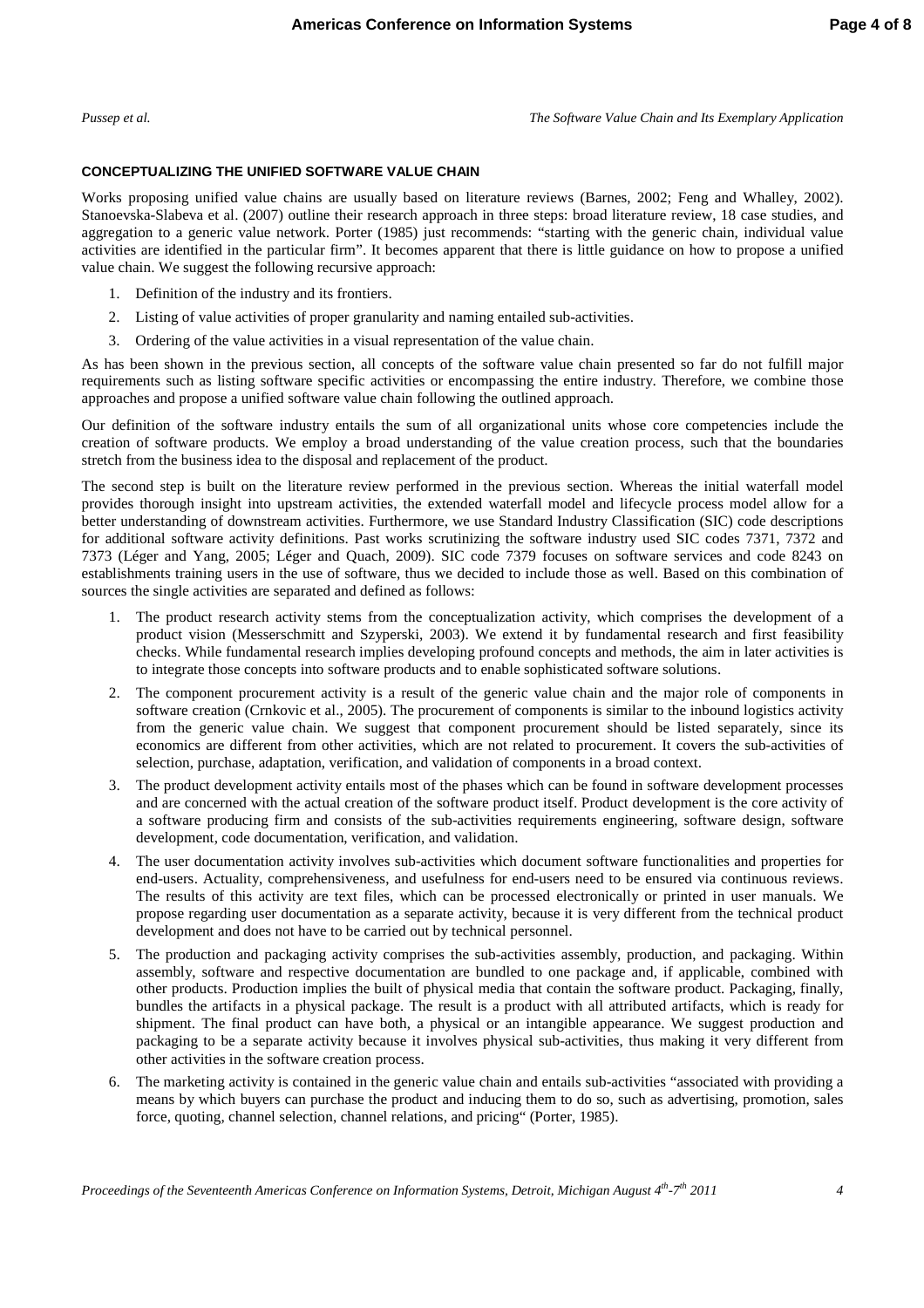- 7. The implementation activity entails the installation, configuration, and adaptation of the product. The installation comprises the transmission of the packaged binaries to the customer's information system. Moreover, it ensures that the binaries can be executed without runtime errors. Configuration allows the setting of software parameters and software modifications according to the customer's needs. Finally, adaptations can be performed that modify or enhance the functionality of the software product and employ business process changes. We identify the implementation activity from the provisioning stage in the Messerschmitt and Szyperski (2003) value chain.
- 8. The training and certification activity entails training of users and third party firms. In addition, certifications attest users and third party firms a certain degree of seniority in the handling of a software product. Whereas Messerschmitt and Szyperski (2003) name training as a part of the provisioning phase, we think of it as a separate activity as proposed by SIC code 8243 (OSHA, 2011).
- 9. The maintenance and support activity has been identified from the waterfall model (Crnkovic et al., 2005; Messerschmitt and Szyperski, 2003). In the scope of maintenance, the software product is updated by bug fixes and enhancements. Similar to product development, the sub-activities of maintenance involve requirements engineering, software design, software development, verification, and validation. The deployment of patches does not belong to maintenance. Tightly aligned with maintenance, support can be differentiated in customer service and technical support. While the first sub-activity deals with the support of users, the second activity comprises the collection of error messages and ideas for enhancements.
- 10. The operations activity ensures the execution of a product on an information system (Messerschmitt and Szyperski, 2003; Royce, 1970). By monitoring the system behavior can be analyzed and supervised. To minimize damages through data loss, regular data back-ups need to be planned, run, and administered. Finally, the information system needs to be upgraded to new releases during its lifecycle.
- 11. The replacement activity is similar to the disposal activity as described by Crnkovic et al. (2005). Replacement comprises the sub-activities migration and shut-down. Primarily, replacement deals with the decision if a legacy system shall be replaced by an alternative system. If the decision for an alternative is made, data needs to be migrated from the legacy to the new system. Subsequently, the legacy system is shut-down. A seamless transition to the new system is the main target at this stage. After the irrevocable data destruction of confidential information, the shut-down activity is completed.

Finally, we visualize the value chain as shown in Figure 1.



**Figure 1: The unified software value chain consists of eleven activities. The line break between product and packaging and marketing was inserted due to place restrictions.** 

### **FIRST EMPIRICAL PROOF OF CONCEPT**

As a first proof of concept for the value chain presented above we conducted expert interviews with five software firms from Germany. Our sample contained three big IT consulting firms producing individual software for their customers. Those were selected due to their great insight into the software industry, which extends well beyond the mere software development stages. The other two firms were one big and one small standard software producer, therefore reflecting different firm sizes in our sample. Each conducted semi-structured interview lasted about one hour. Three of them were performed via telephone and two face-to-face. The firms have been provided with a management summary of our main results.

We presented the software value chain as shown above plus sub-activities to the interviewees. We asked them (1) whether they agree with the presentation, (2) which activities they perform and (3) how those activities are performed: via market, firm hierarchy or a mixture of both (Williamson, 1991), thus revealing their make-or-buy strategies for every activity. All interviewees agreed with the presentation as shown in Figure 1, even though some of the activities had to be explained in more detail by the interviewer. Also all interviewees confirmed that their firms performed all of the activities. The results of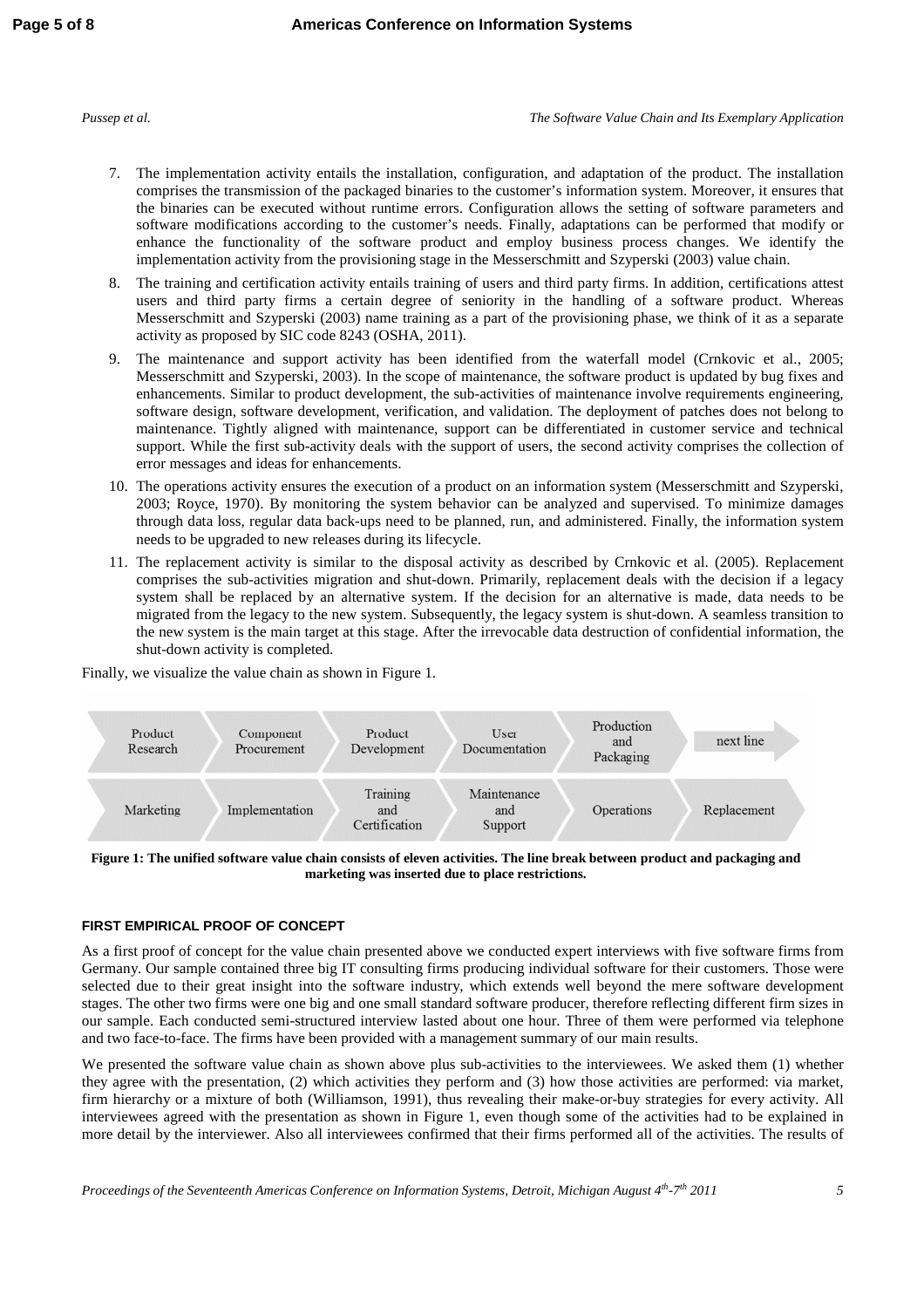

our third question are presented in Table 1. Thus, the proof of concept is not just based on the approval of the interviewees, but also on the actual application by the industry experts to their own firms. We regard this as a sufficient first proof of concept, even though a full validation should entail more interviews utilizing the software value chain.

**Table 1: Results of the expert interviews for each firm (A to E). Full circles denote activities carried out by firm hierarchy. Empty cells denote activities carried out by market and half circles denote a mixture of market and firm hierarchy.** 

The data presented so far can be used for instance for measuring the degree of vertical integration. Vertical integration occurs when two distinct activities are performed within the boundaries of a single firm (Porter, 1985). The degree of vertical integration is a key figure which is high when a firm performs many activities itself and low when a firms concentrates on just a few activities. There are many measures of vertical integration (Adelman, 1955). Rothaermel, Hitt and Jobe (2006) propose a simple measurement method based on value chain activities and apply it to the microcomputer industry. Given a value chain of five activities the degree of vertical integration is calculated as an index between 1 and 5, depending on how many activities are performed within the boundaries of a firm. We are not aware of comparable results for the software industry, thus we propose a calculation method which is based on the work of Rothaermel, Hitt and Jobe (2006):

$$
degree of vertical integration = \frac{n_{hierarchy} + \frac{n_{mixed}}{2}}{n_{activities}} \quad \text{with} \quad n_{activities} = n_{hierarchy} + n_{mixed} + n_{market}
$$

Thus, if company A performs 8 activities by the company hierarchy  $(n_{hierarchy} = 8)$ , 1 activity by utilizing the market  $(n_{market} = 1)$  and 2 activities partly through hierarchy and partly through market  $(n_{mixed} = 2)$ , the numerator sums up to 9.0 and the denominator to 11, resulting in a degree of vertical integration of 82 percent. There are strong limitations underlying this calculation formula. First, it is assumed that all activities are of the same "size". Second, a mixed activity is assumed to be carried out half-and-half between market and company hierarchy. Table 1 shows our calculations for the companies we conducted interviews with. As a result, the overall degree of vertical integration in our sample is 76 percent. The values range from 68 to 82 percent.

#### **CONCLUSION**

This article provides two contributions to the software industry research: the concept of the unified software value chain and a first empirical proof of concept. The unified software value chain can be applied to firm and industry analysis, as we demonstrate by measuring the degree of vertical integration in five software firms and deriving the overall degree of vertical integration in the software industry. We recommend the application of the unified software value chain as a consistent concept for further studies of software firms and the software industry.

The software industry is an important and fast growing industry with specific economic characteristics. However, as a result of a broad literature review it became apparent that existing software value chains and related concepts are not sufficient. They either blank out downstream activities or software specific activities are not included. In our concept the entire software creation process, from product idea to product replacement, is taken into account. In this article a unified software value chain was proposed by combining existing software value chains, the generic value chain, and software development processes. The resulting value chain comprises eleven activities: (1) product research, (2) component procurement, (3)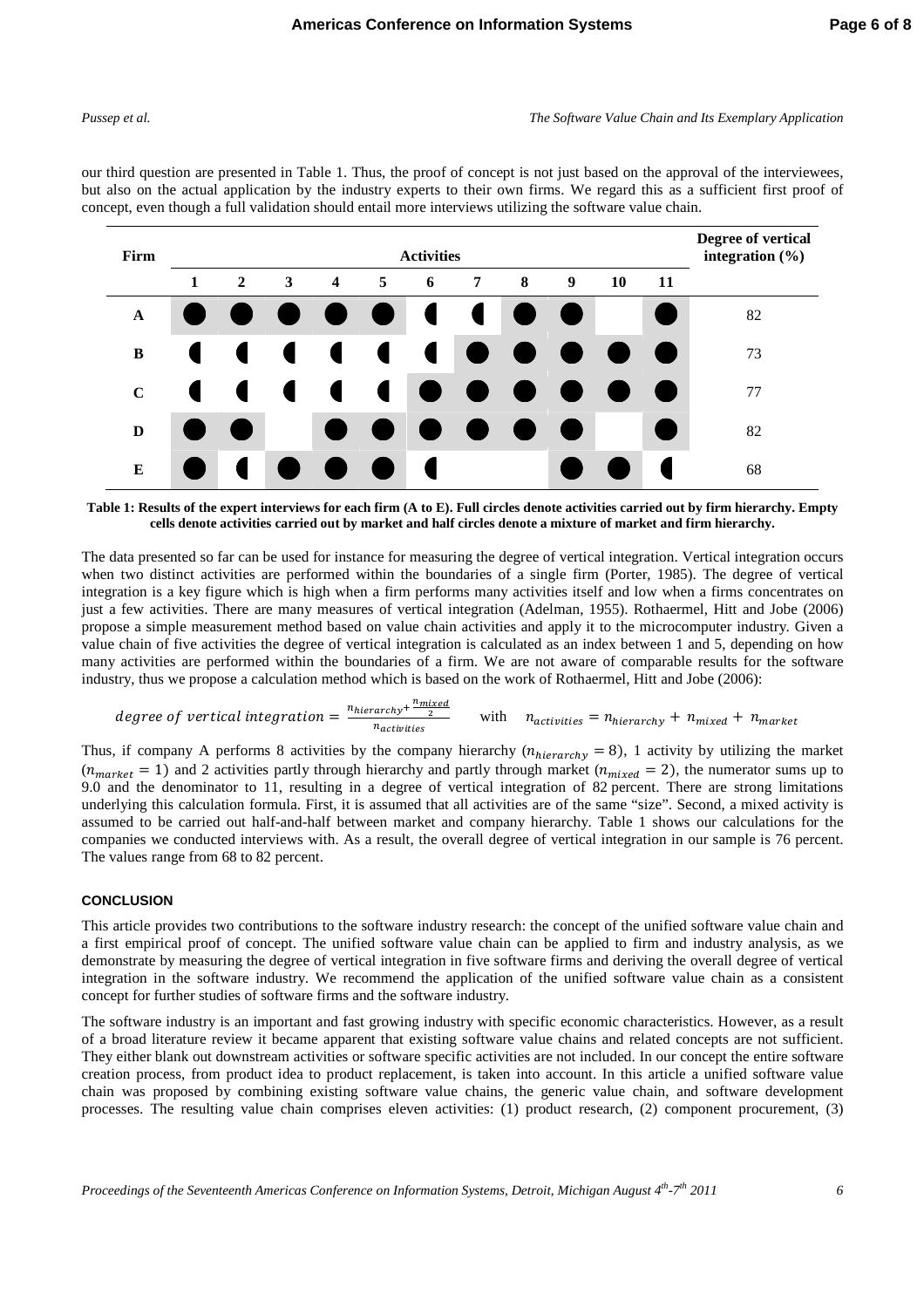product development, (4) user documentation, (5) production and packaging, (6) marketing, (7) implementation, (8) training and certification, (9) maintenance and support, (10) operations, and (11) replacement.

As a first proof of concept five expert interviews with software companies were conducted. The interviewees confirmed the adequacy and completeness of the value chain. Furthermore, the interviewees confirmed the applicability by depicting their make-or-buy strategy for each activity based on the software value chain. Finally, we presented an exemplary application of the software value chain by measuring the degree of vertical integration of those five firms.

There are limitations to our research such as the small sample size and the challenge to define clear-cut requirements for the software value chain. Nonetheless, we think that it is important to disclose the requirements on which value chains are built and to provide a transparent process of conceptualization. The granularity of value activities is up for debate as well. Our future research will focus on providing more empirical evidence on validity and applicability of the proposed unified software value chain.

#### **ACKNOWLEDGEMENTS**

The project was funded by means of the German Federal Ministry of Education and Research under the promotional reference 01IC10S05M. The authors take the responsibility for the contents.

#### **REFERENCES**

- 1. Adelman, M. A. (1955) Concept and statistical measurement of vertical integration, *Business concentration and price policy*, 1, 281–322.
- 2. Anderson, J. C., Jain, D. C. and Chintagunta, P. K. (1993) Customer Value Assessment in Business Markets: A State-of-Practice Study, *Journal of Business-to-Business Marketing*, 1, 1, 3–29.
- 3. Barnes, S. J. (2002) The mobile commerce value chain: analysis and future developments, *International Journal of Information Management*, 22, 2, 91-108.
- 4. Carmel, E. (2003) The New Software Exporting Nations: Impacts on National Well Being Resulting From Their Software Exporting Industries, *The Electronic Journal of Information Systems in Developing Countries*, 13, 3, 1-6.
- 5. Crnkovic, I., Larsson, S. and Chaudron, M. (2005) Component-based Development Process and Component Lifecycle, *Journal of Computing and Information Technology*, 13, 4, 321-327.
- 6. Cusumano, M. A. (2004) The Business of software, Free Press, New York.
- 7. Dhama, H. (1995) Quantitative models of cohesion and coupling in software, *Journal of Systems and Software*, 29, 1, 65-74.
- 8. Engelhardt, S. (2008) The Economic Properties of Software, working paper 2008-045, Jena Economic Research Papers.
- 9. Feng, L. and Whalley, J. (2002) Deconstruction of the telecommunications industry: from value chains to value networks, working paper 2002/2, Strathclyde Business School.
- 10. Gartner, Inc. (2011) Gartner Highlights Five Long-Term, Overarching, and Interdependent Trends Affecting the Enterprise Software Industry, http://www.gartner.com/it/page.jsp?id=1535314, last access February 21 2011.
- 11. Haesen, R., Snoeck, M., Lemahieu, W. and Poelmans, S. (2008) On the Definition of Service Granularity and its Architectural Impact, *Lecture Notes in Computer Science*, 5074/2008, 375-389.
- 12. Jansen, S., Brinkkemper, S. and Finkelstein, A. (2007) Providing Transparency in the Business of Software: A Modeling Technique for Software Supply Networks, in L. Camarinha-Matos, H. Afsarmanesh, P. Novalis and C. Analide (Eds.) *IFIP International Federation for Information Processing*, Establishing the Foundation of Collaborative Networks, Springer, Boston, 677-686.
- 13. Katz, M. L. and Shapiro, C. (1994) Systems Competition and Network Effects, *The Journal of Economic Perspectives*, 8, 2, 93-115.
- 14. Léger, P.-M. and Yang, S. (2005) Network Effects and the Creation of Shareholders' Wealth in the Context of Software Firm Mergers and Acquisitions, in *Proceedings of the 13th European Conference on Information Systems, Information Systems in a Rapidly Changing Economy (ECIS 2005*) , May 26-28, Regensburg, Germany.
- 15. Léger, P.-M. and Quach, L. (2009) Post-merger performance in the software industry: The impact of characteristics of the software product portfolio, *Technovation*, 29, 10, 704-713.